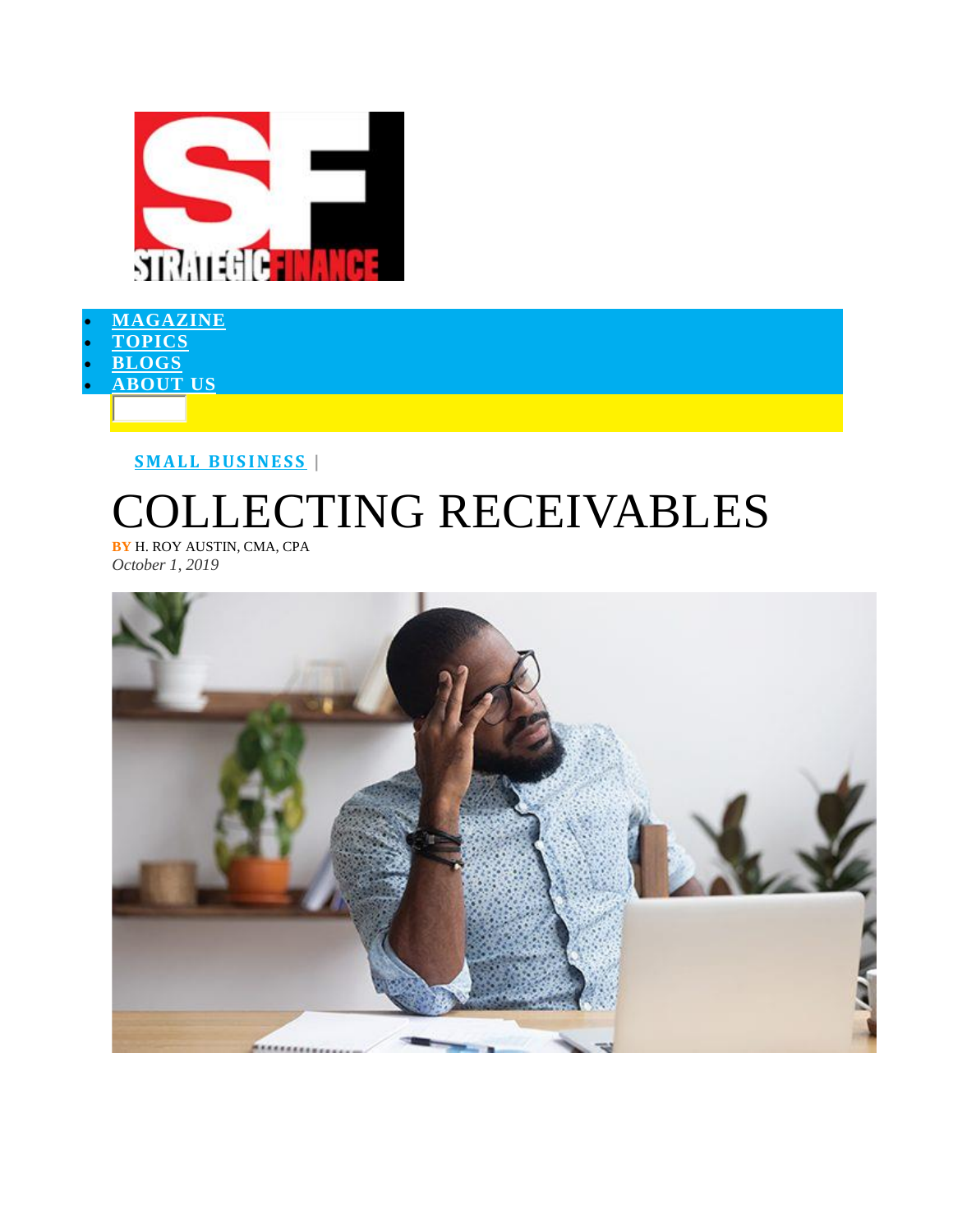Collecting accounts receivable is one of the biggest headaches for small businesses, but it's critical for improving cash flow.

Management accountants know cash flow is critical to the survival of any business. The timeless question is: "How can we improve cash flow?" There are numerous elements of cash flow, but let's focus on one of the biggest problems for small businesses: collecting accounts receivable (AR). It isn't unusual to see companies with significant receivables on their books that are 18 to 24 months old. What are the odds of collecting those receivables? The fact is the older the receivable, the less likely you'll ever collect it.

One of my clients was terrible at collecting receivables. They'd do the work and invoice the customer, but they didn't pursue receivables. Consequently, the partners constantly loaned the company money to keep it afloat. By not collecting receivables, they effectively were working for free.

The following are 11 ideas for improving your company's collection of receivables:

**1. Drop the excuses and take action.** No one likes to make collection calls. Sorry, but you have to manage all the functions of your business, even the ones you don't like. It doesn't have to be unpleasant, however, if you do it correctly and stay on top of receivables. Most companies want to pay their bills. I once worked for a dying company and got 15 to 20 collection calls a day. It broke my heart that we couldn't pay.

**2. Follow a standard procedure.** Develop a collections procedure, and assign responsibility for collections to current staff or hire additional help. What do you do at various stages of the aging—seven days, 14 days, 21 days, 28 days, 60 days, and so on? Prepare a script for calls at each stage. If you need help designing a procedure, then ask a retired businessperson for advice.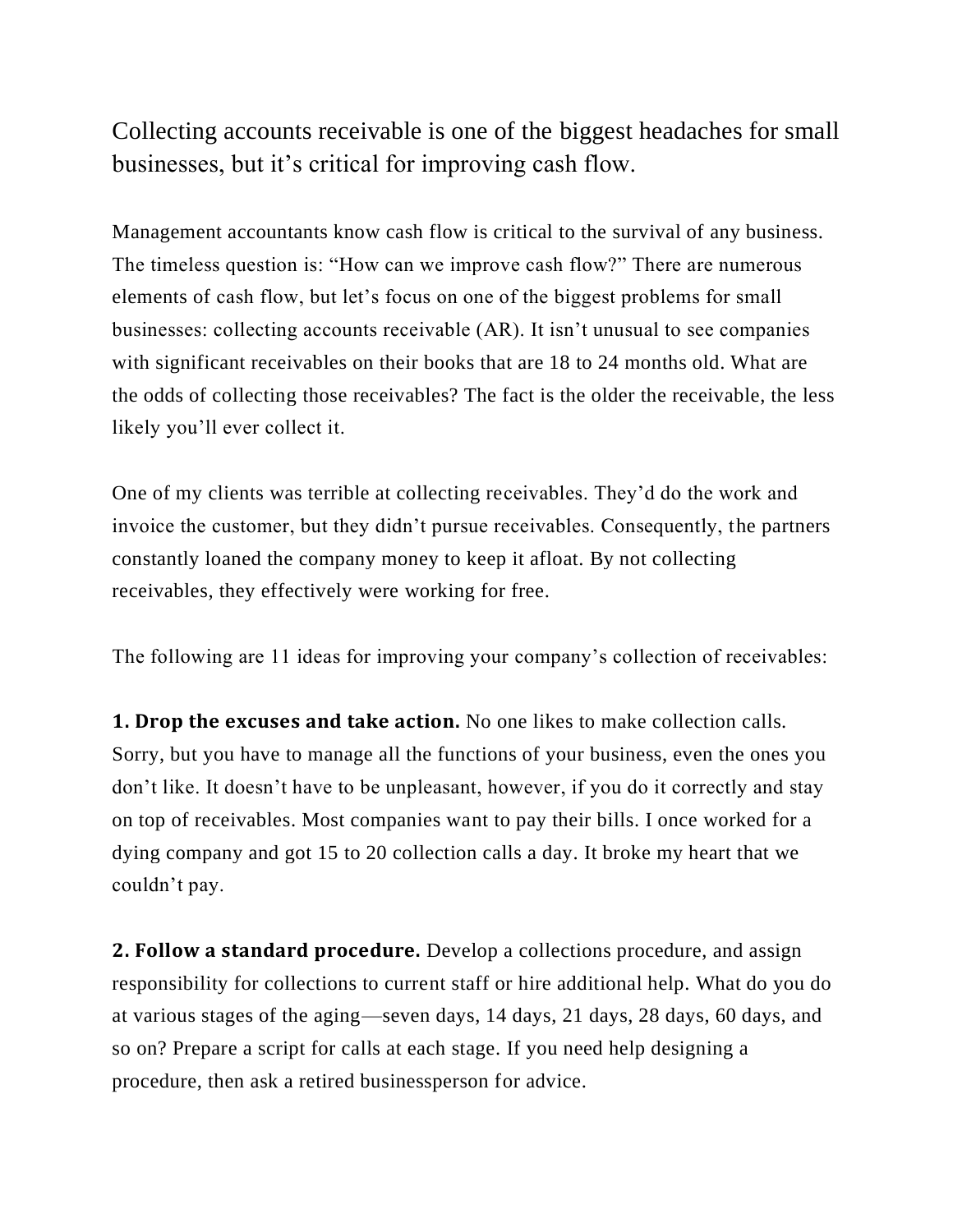**3. Train employees.** Train your staff on how to make collection calls and how to treat delinquent customers. You want to collect the outstanding AR, but you also want to maintain customer goodwill. It's a balancing act, and your staff needs training to do it properly. The companies that owe you money may be going through bad times right now yet could be great future customers. Always treat people with respect.

**4. Review your accounts receivable aging.** Review this report weekly so you know when receivables are getting too old. This seems obvious, but it's amazing how many small businesses never look at their receivables aging.

**5. Calculate average days receivable outstanding.** This is an excellent key performance indicator to track your progress in improving your collections process.

**6. Modify the aging reports.** Most accounting programs set the receivable aging reports to capture whether a receivable is 30, 60, or more than 90 days past due. If your program will allow it, reset these buckets to 25, 50, and 75. Why wait until the invoice is 30 days past due to call the customer? Even if you can't reset the AR buckets, make it a part of your procedure to call when the AR is 25 days old.

**7. Turn a collection call into a customer-service call.** When an invoice hits 25 days old, make a courtesy call and ask the customer if they're satisfied with the product or service provided. And, oh, by the way, this invoice will be due in a couple of days. We implemented this procedure when I was the CFO of D.J. Powers, and our collections soared.

**8. Hire part-time help.** Hire a part-time employee to help with collections. Retired businesspeople with collections experience are often happy to help a small business, and they normally work for much less than they were paid when working full-time.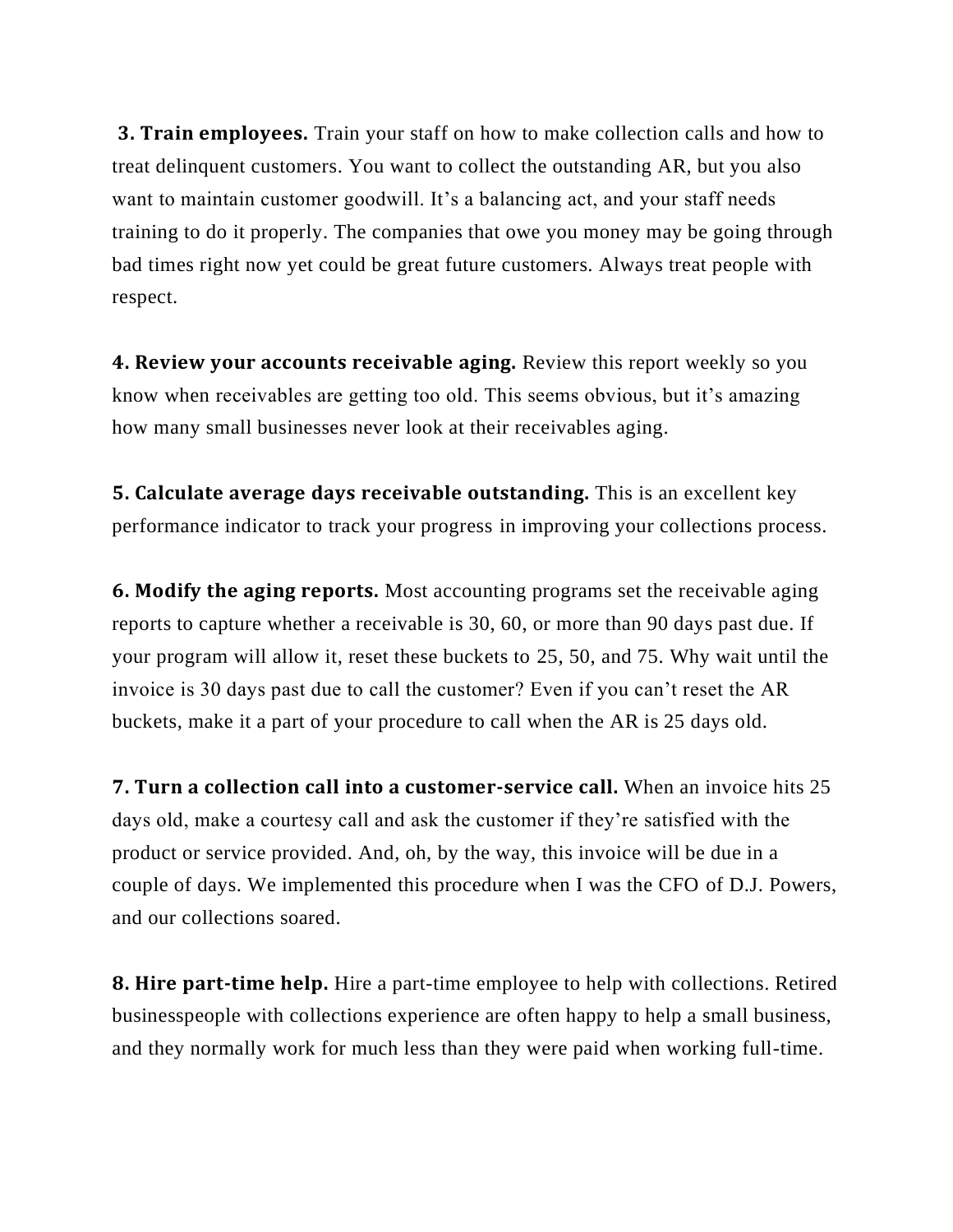**9. Offer a payment plan.** Talk to your customers to see if they'd be open to a payment plan. Offer to let them pay a portion at a time over the next few months.

**10. Hire a collection agency.** One of my clients gave some receivables to a collection agency and in a couple of months collected most of them and retained the customers who were going through a rough time. A good collection agency will help customers get current with their bills without damaging your relationships with them.

**11. Consider factoring.** I'm not a fan of factoring, which is when a business sells its accounts receivable (i.e., unpaid invoices) to another company (i.e., factor) at a discount. It's an option, albeit the last resort. Often the fees and risk of damaging customer relationships outweigh the benefits. The factor pays the business a percentage of the invoices' face value, and then the factor attempts to collect the receivable from the customer. In effect, the factor is a type of collection agency.

Here's a true (anonymized) story of how factoring worked for one company. XYZ sold a \$1,000 invoice to a factor named Wegotcha, Inc. Wegotcha immediately paid XYZ \$800. How much the factor pays you may depend on how long it takes it to collect from your customer.

In this case, if Wegotcha collects in fewer than 30 days, then XYZ gets an additional 15% of the original invoice back, or another \$150. Now XYZ has received \$950. If it takes Wegotcha 30 to 59 days to collect, then it'll pay XYZ 10%, or \$100 more, for a total of \$900. If it takes 60 to 89 days, then the factor pays XYZ 5%, or \$50 more, for a total of \$850.What if the invoice can't be collected in 90 days? In this case, the factor sells the invoice back to the company minus its fee. The most you can expect for that \$1,000 invoice is \$950, assuming Wegotcha can collect in fewer than 30 days (the \$800 it paid you when it bought the invoice plus the \$150 when it collected in fewer than 30 days). Is it worth it to sell your receivables for 95 cents on